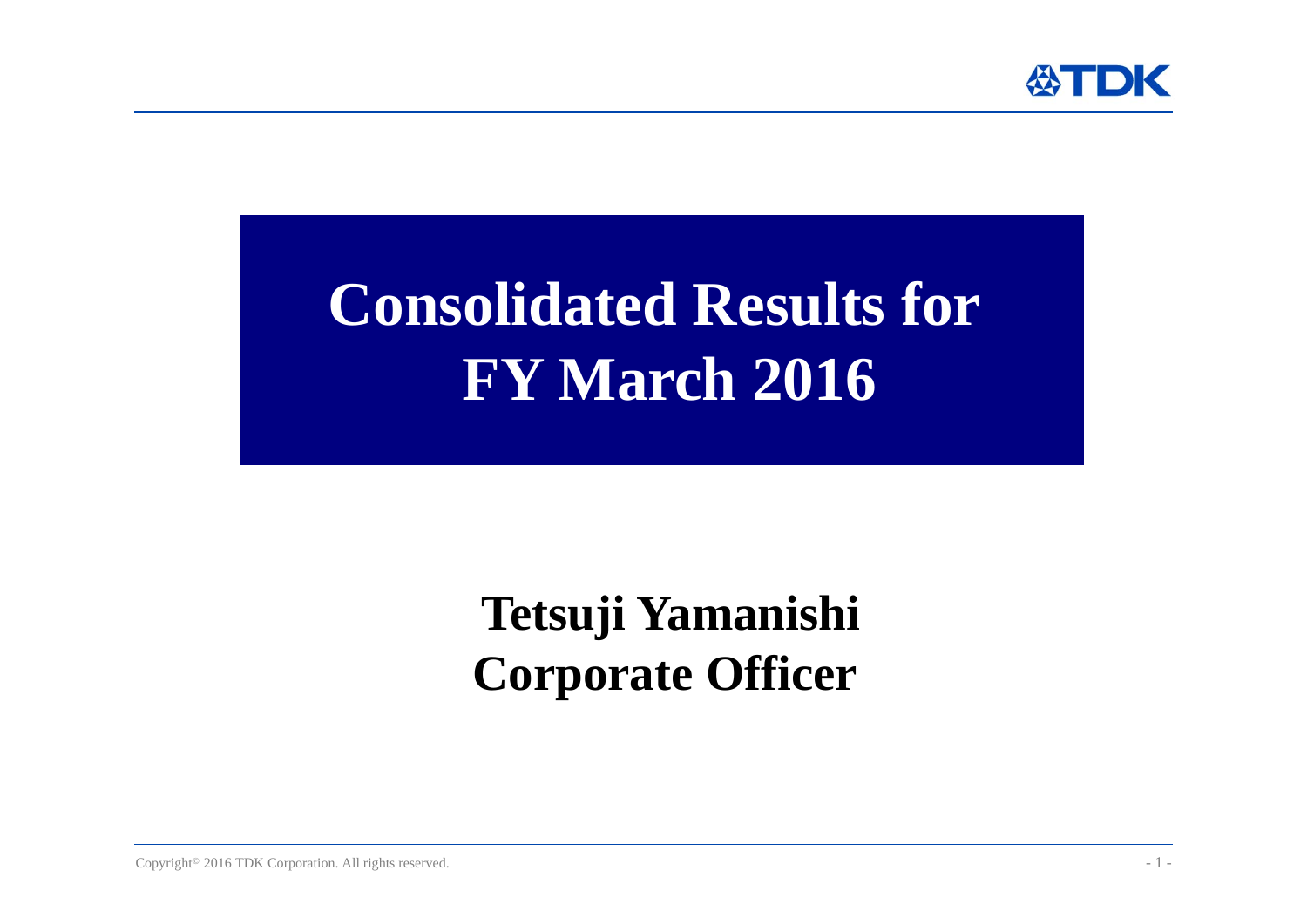

## **Highlights of the Operating Results for FY March 2016**

### ◆**Net sales achieved a new record at 1,152.3 billion yen.**

Record net sales in the Passive Components and Film Application Products segments. Magnetic Application Products segment recorded a much sharper decline in net sales than initially expected, due to a significant drop in HDD demand.

#### ◆**Operating income increased 29% year on year to 93.4 billion yen.**

Passive Components and Film Application Products achieved new record highs, absorbing the downturn in HDD heads. The Company conducted restructuring in HDD heads in 4Q to prepare for a further slump in HDD demand.

◆**Executing growth investment in line with Medium-Term Management Plan. Expanding from ICT to the automotive and industrial businesses.**

Conducted various M&As to accelerate growth.

Formed business alliance and established joint venture with Qualcomm.

Aggressively invested in strategic growth product expansion.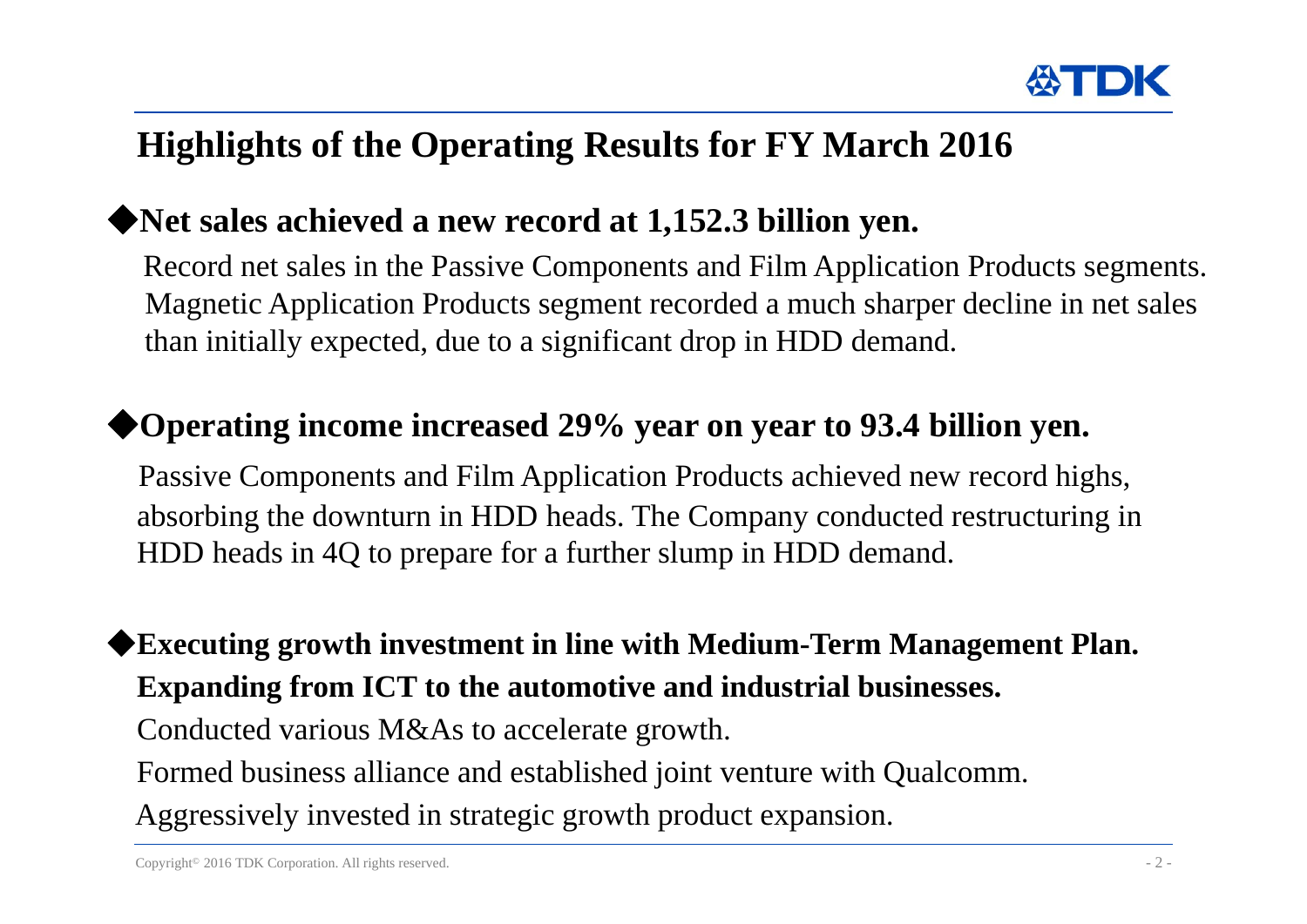

## **Consolidated Full Year Results for FY March 2016**

|                                    | FY March 2015                                         | FY March 2016            | <b>Change</b>       |               |  |
|------------------------------------|-------------------------------------------------------|--------------------------|---------------------|---------------|--|
| $\overline{\text{(Yen billions)}}$ | <b>Full Year Results</b>                              | <b>Full Year Results</b> | <b>Yen billions</b> | $\frac{0}{0}$ |  |
| <b>Net sales</b>                   | 1,082.6                                               | 1,152.3                  | 69.7                | 6.4           |  |
| <b>Operating income</b>            | 72.5                                                  | 93.4                     | 20.9                | 28.8          |  |
| <b>Operating income margin</b>     | 6.7%                                                  |                          |                     |               |  |
| <b>Income before Income Taxes</b>  | 74.5                                                  | <b>91.8</b>              | 17.3                | 23.2          |  |
| <b>Net income</b>                  | 49.4                                                  | 64.8                     | 15.4                | 31.2          |  |
| Earning per share (JPY)            | 392.78                                                | 514.23                   |                     |               |  |
| $US$$ $(IPY)$<br>Ex-rate           | 109.84                                                | 120.13                   | Depreciated by 9.4% |               |  |
| EURO (JPY)                         | 138.88                                                | 132.67                   | Appreciated by 4.5% |               |  |
| Ex-rate impact to Net sales $\&$   | Net sales: Increased by about 85.3 billion Yen        |                          |                     |               |  |
| <b>Operating income</b>            | Operating income: Increased by about 17.3 billion Yen |                          |                     |               |  |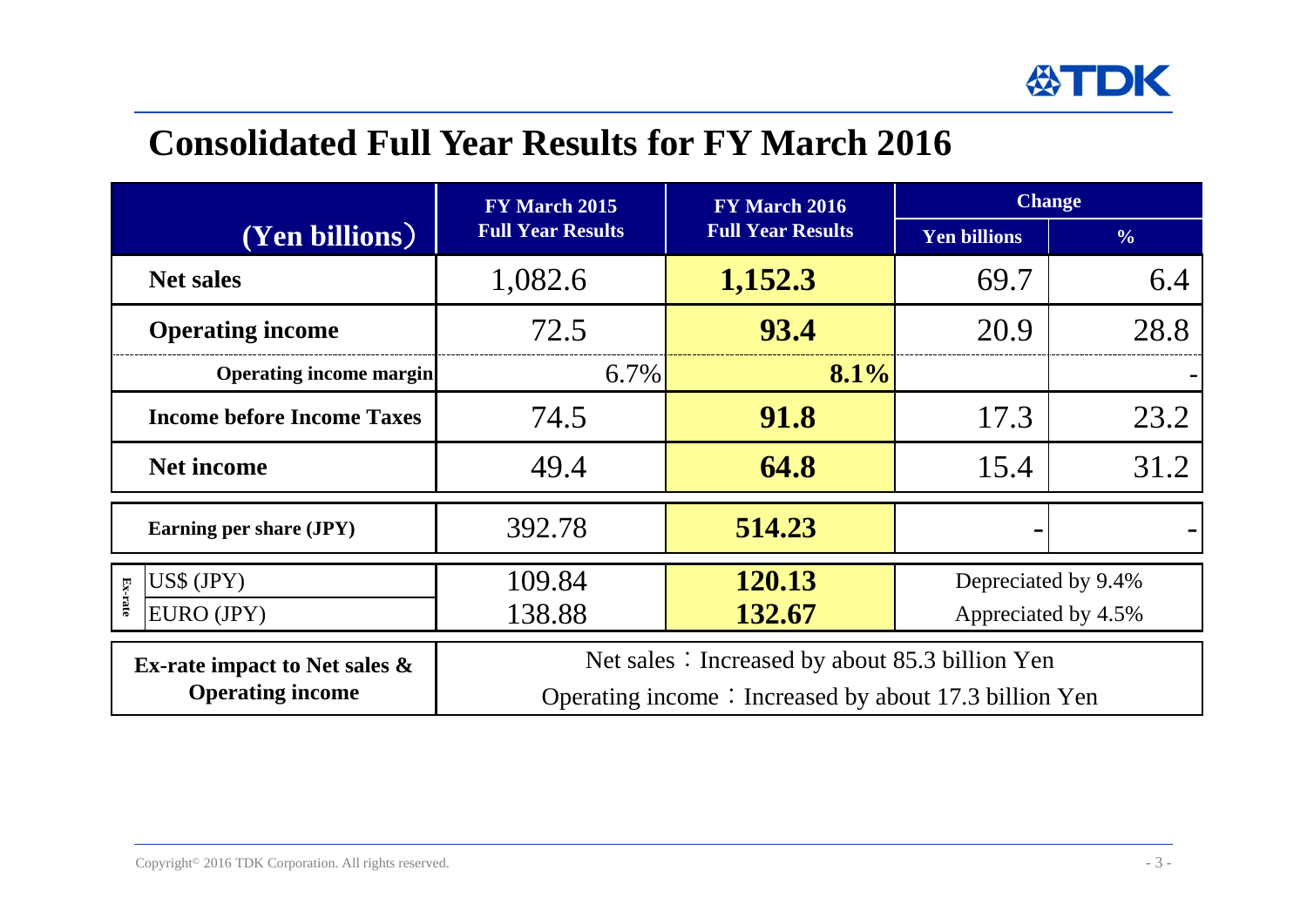

## **FY March 2016 Results - Passive Components Segment**



#### **Net Sales 575.7 billion yen** (up 8.2% year on year) **Operating Income 66.4 billion yen** (up 81.4% year on year)

#### ●**Ceramic Capacitors**

・Both sales and profits increased year on year, particularly due to increased sales for automobile market.

#### ●**Inductive Devices**

・Both sales and profits increased year on year, particularly due to increased sales for automobile market.

#### ●**High-frequency Components**

- ・Both sales and profits increased year on year due to strong sales for the ICT market.
- ・Profit margins also improved significantly due to increased productivity and improved product mix.

#### ●**Piezoelectric Material Products**

・Both sales and profits increased year on year due to increased sales of OISs for camera modules.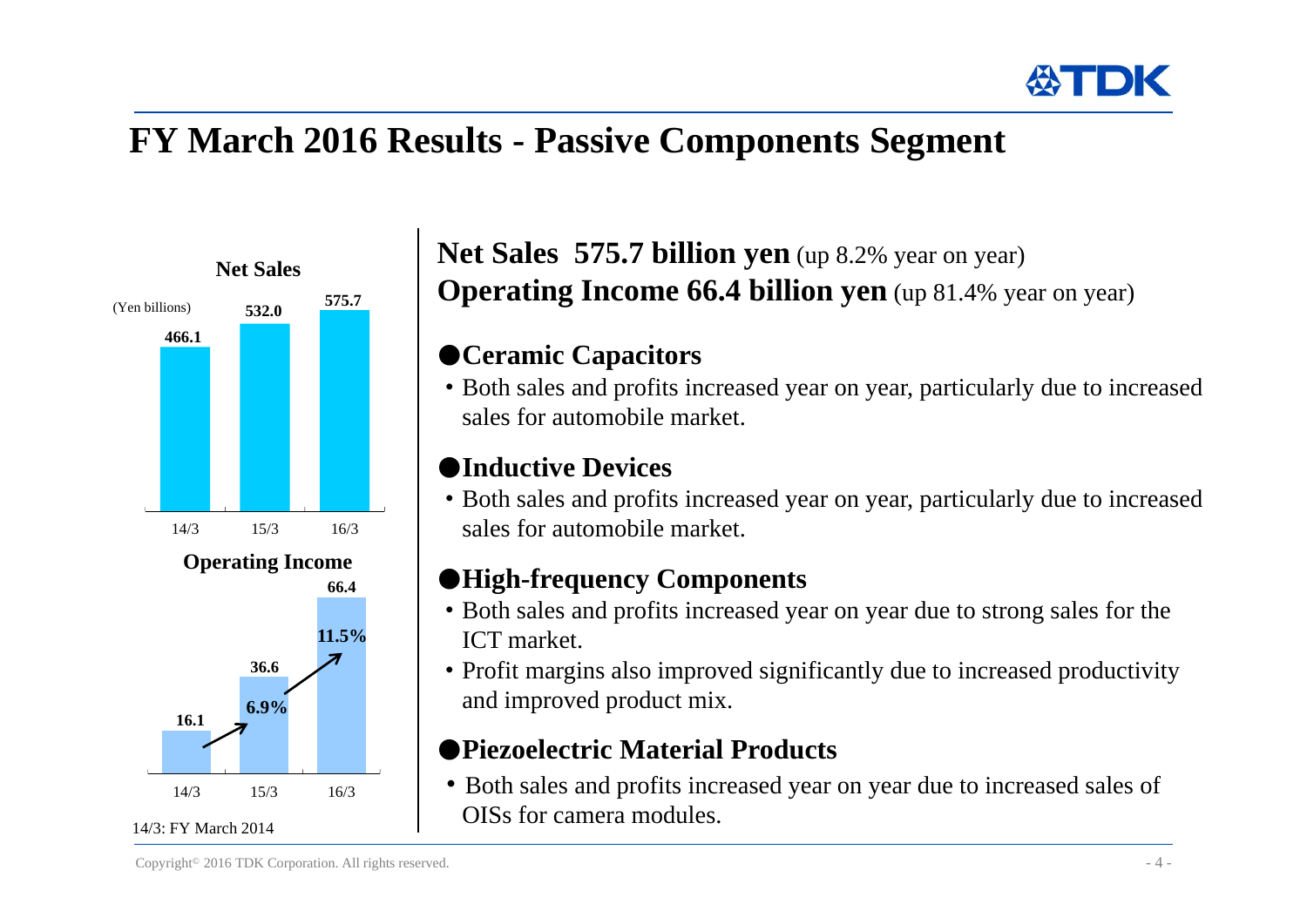

## **FY March 2016 Results - Magnetic Application Segment**



**Net sales 315.3 billion yen** (down 13.2% year on year) **Operating income 13.2 billion yen** (down 55.6% year on year)

#### ●**Recording Devices**

・HDD head shipment volume declined significantly due to contraction of the HDD market (PC demand slowdown and acceleration of switch to SSDs in PCs). Significant decline in sales and profit year on year.

#### ●**Magnets**

• Sales for the HDD market declined, and also declined for the automotive (xEV\*) and industrial machinery markets due to the decline in oil prices and the economic slowdown in China.

#### ●**Power Supplies**

 $\bullet$  Sales to the industrial equipment market of products such as semiconductor manufacturing equipment and measuring equipment remained strong.

\*xEV : EV, HEV, PHEV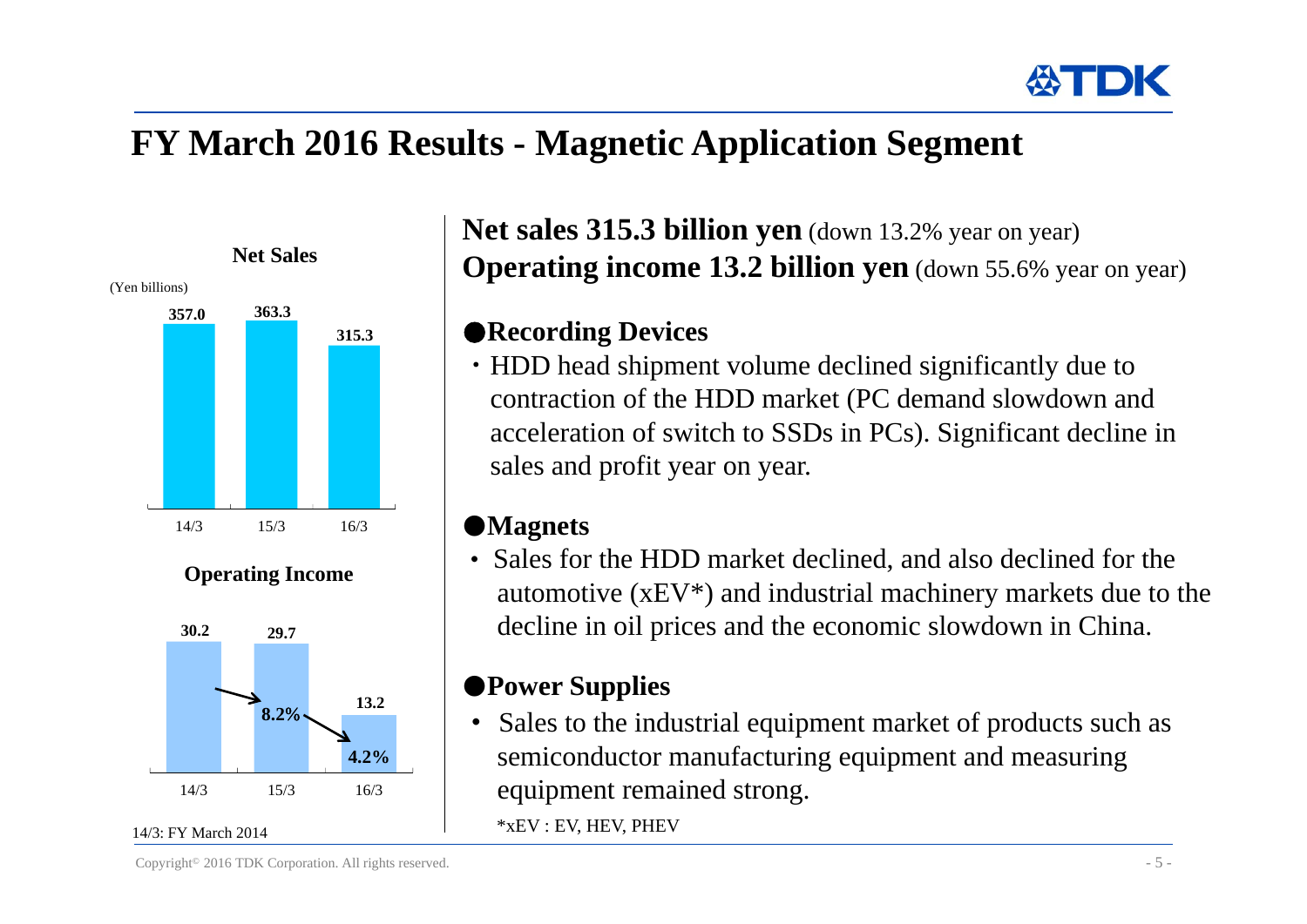

## **FY March 2016 Results - Film Application Segment**



**Net sales 222.4 billion yen** (up 47.0% year on year) **Operating income 36.4 billion yen** (up 48.0% year on year)

#### ●**Energy Devices (Rechargeable Batteries)**

- $\bullet$ Sales and profits increased significantly year on year.
- $\bullet$  Increased share among major customers and expanded customer portfolio.
- $\bullet$  Expanded applications beyond smartphones to include drones, etc.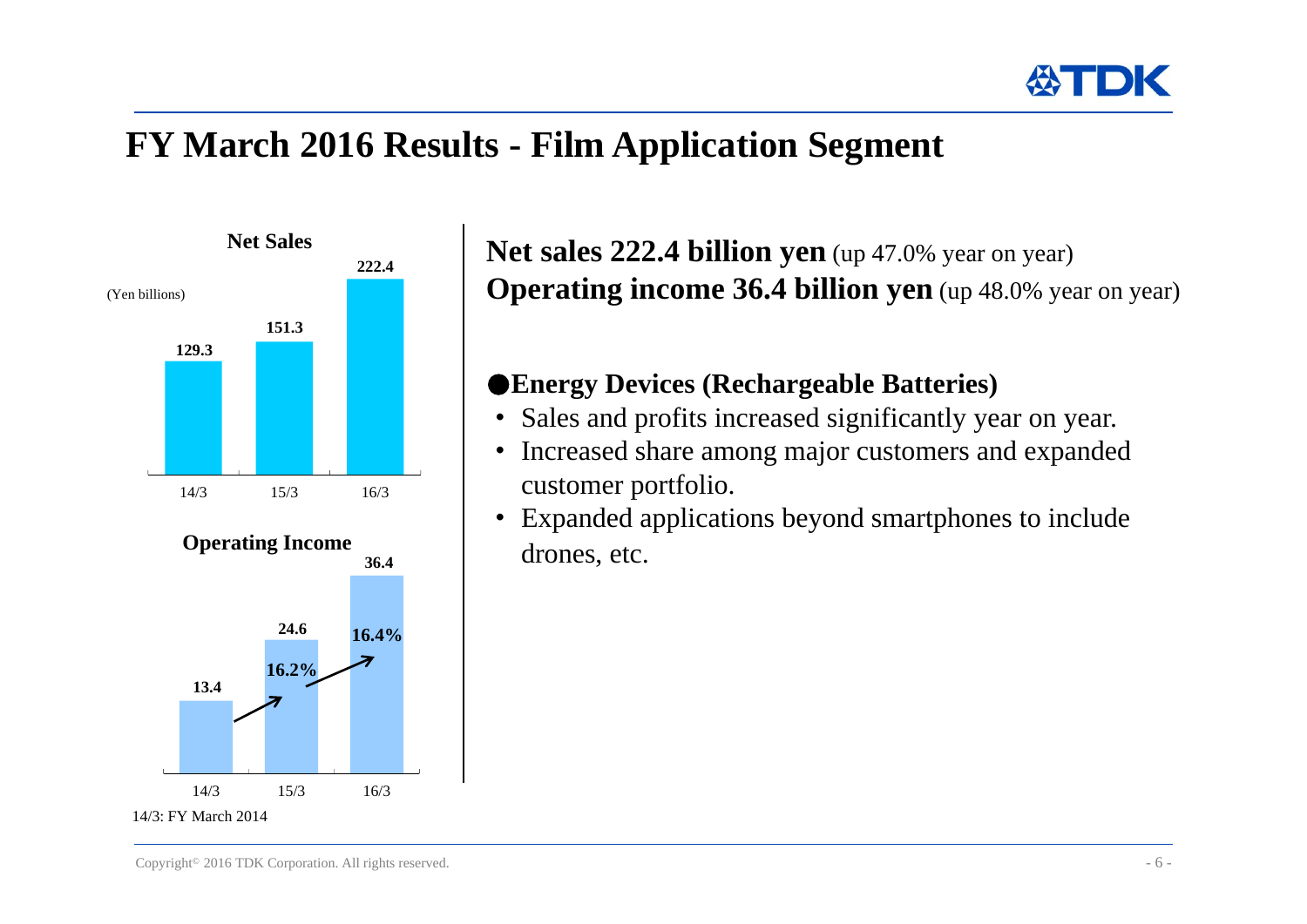

## **FY March 2016 results by Segment**

|                     |                                            | FY March 2015<br><b>Full Year Results</b> |                          | FY March 2016<br><b>Full Year Results</b> |       | <b>Change</b>      |               |
|---------------------|--------------------------------------------|-------------------------------------------|--------------------------|-------------------------------------------|-------|--------------------|---------------|
|                     |                                            | <b>Yen billion</b>                        | %                        | <b>Yen billion</b>                        | %     | <b>Yen billion</b> | $\frac{0}{0}$ |
|                     | <b>Capacitors</b>                          | 149.0                                     | 13.8                     | 150.4                                     | 13.1  | 1.4                | 0.9           |
| <b>Net Sales</b>    | <b>Inductive devices</b>                   | 147.3                                     | 13.6                     | 149.2                                     | 12.9  | 1.9                | 1.3           |
|                     | <b>Other Passive Components</b>            | 235.8                                     | 21.8                     | 276.1                                     | 24.0  | 40.3               | 17.1          |
|                     | <b>Passive Components</b>                  | 532.0                                     | 49.1                     | 575.7                                     | 50.0  | 43.7               | 8.2           |
|                     | <b>Recording devices</b>                   | 260.5                                     | 24.1                     | 219.8                                     | 19.1  | (40.7)             | $-15.6$       |
|                     | <b>Other Magnetic Application Products</b> | 102.8                                     | 9.5                      | 95.5                                      | 8.3   | (7.3)              | $-7.1$        |
|                     | <b>Magnetic Application Products</b>       | 363.3                                     | 33.6                     | 315.3                                     | 27.4  | (48.0)             | $-13.2$       |
|                     | <b>Film Application Products</b>           | 151.3                                     | 14.0                     | 222.4                                     | 19.3  | 71.1               | 47.0          |
|                     | <b>Other</b>                               | 35.9                                      | 3.3                      | 38.8                                      | 3.4   | 2.9                | 8.1           |
|                     | <b>Total</b>                               | 1,082.6                                   | 100.0                    | 1,152.3                                   | 100.0 | 69.7               | 6.4           |
| Operating<br>Income | <b>Passive Components</b>                  | 36.6                                      | 6.9                      | 66.4                                      | 11.5  | 29.8               | 81.4          |
|                     | <b>Magnetic Application Products</b>       | 29.7                                      | 8.2                      | 13.2                                      | 4.2   | (16.5)             | $-55.6$       |
|                     | <b>Film Application Products</b>           | 24.6                                      | 16.2                     | 36.4                                      | 16.4  | 11.8               | 48.0          |
|                     | <b>Other</b>                               | 0.6                                       | 1.6                      | 1.9                                       | 4.8   | 1.3                |               |
|                     | Sub total                                  | 91.4                                      | 8.4                      | 117.8                                     | 10.2  | 26.4               | 28.9          |
|                     | <b>Corporate and eliminations</b>          | (18.9)                                    | $\overline{\phantom{0}}$ | (24.4)                                    | ÷,    | (5.5)              |               |
|                     | <b>Total</b>                               | 72.5                                      | 6.7                      | 93.4                                      | 8.1   | 20.9               | 28.8          |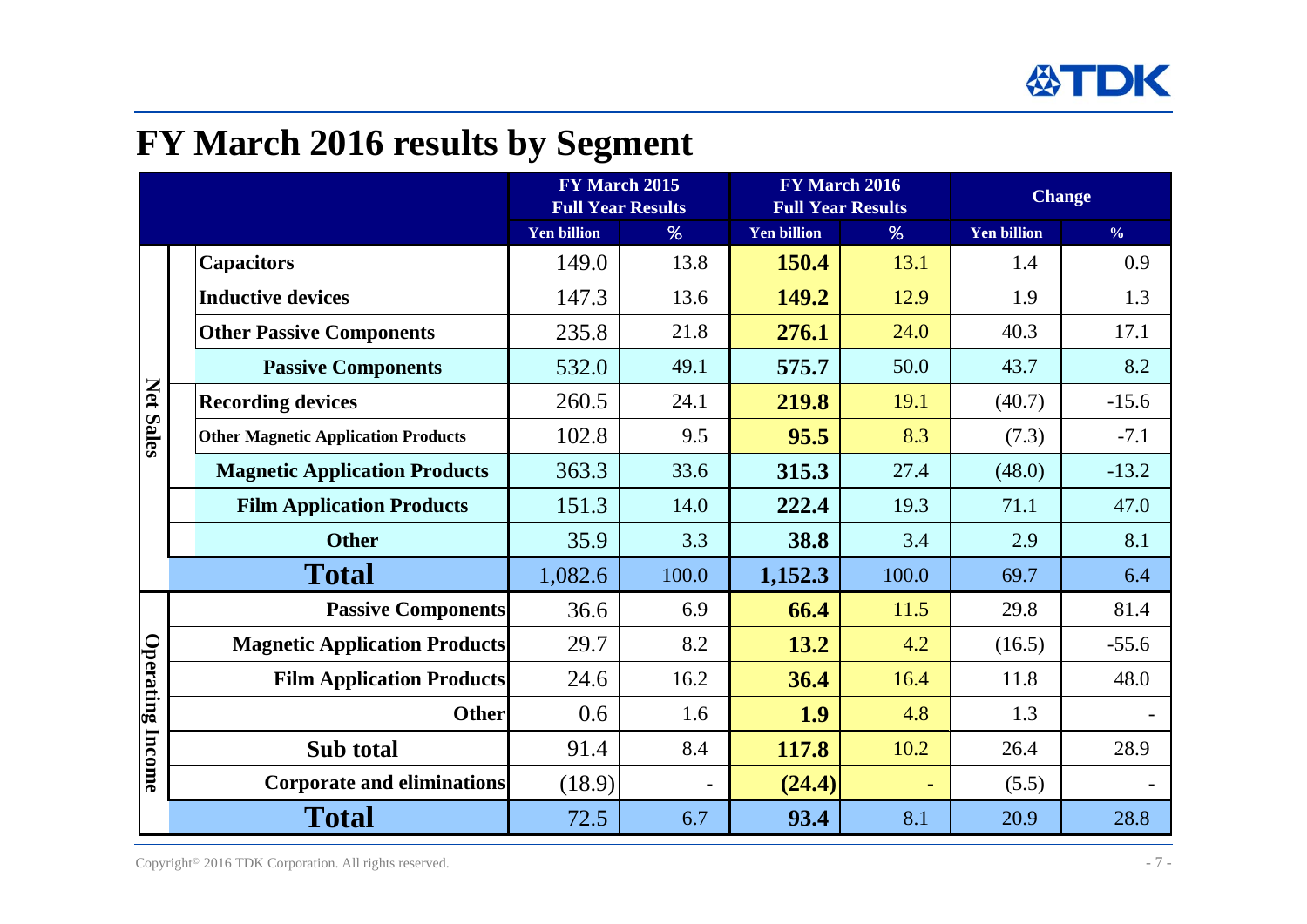

## **Breakdown of Operating Income Changes**

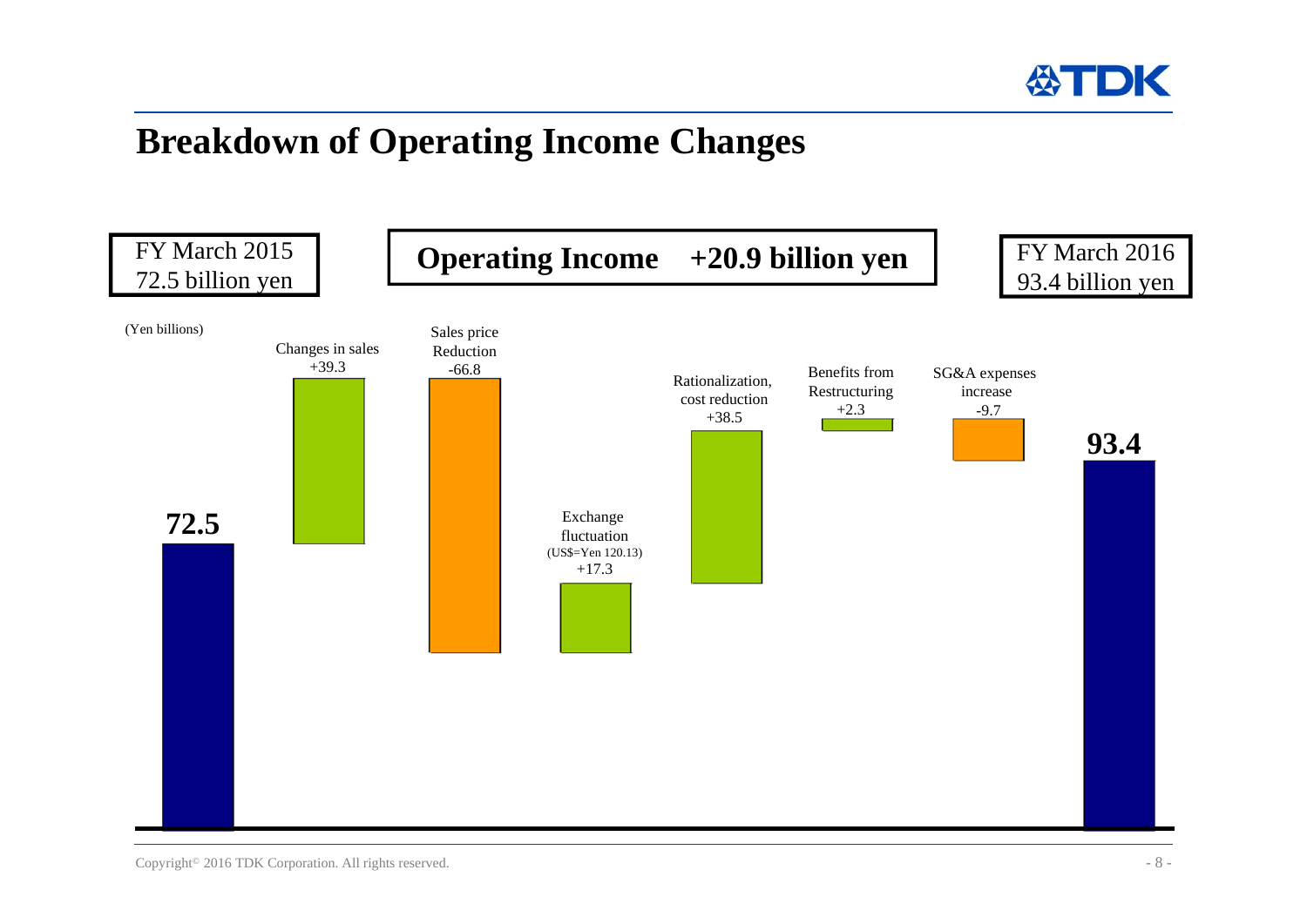## **FY March 2016 Quarterly Results by Segment**

|                         |                                      | 4Q of<br>3Q of<br>FY March 2015<br>FY March 2016 | 4Q of<br>FY March 2016<br>(C) | <b>YoY</b> Change<br>$(C)$ - $(A)$ |                     | <b>QoQ</b> Change<br>$(C)-(B)$ |              |               |
|-------------------------|--------------------------------------|--------------------------------------------------|-------------------------------|------------------------------------|---------------------|--------------------------------|--------------|---------------|
| (Yen billions)          |                                      | (A)                                              |                               | (B)                                | <b>Yen billions</b> | $\frac{0}{0}$                  | Yen billions | $\frac{0}{0}$ |
|                         | Capacitors                           | 37.6                                             | 36.4                          | 35.4                               | (2.2)               | $-5.9$                         | (1.0)        | $-2.7$        |
|                         | <b>Inductive Devices</b>             | 36.4                                             | 37.4                          | 35.4                               | (1.0)               | $-2.7$                         | (2.0)        | $-5.3$        |
| Net Sales               | <b>Other Passive Components</b>      | 62.8                                             | 67.7                          | 65.5                               | 2.7                 | 4.3                            | (2.2)        | $-3.2$        |
|                         | <b>Passive Components</b>            | 136.9                                            | 141.5                         | 136.3                              | (0.6)               | $-0.4$                         | (5.2)        | $-3.7$        |
|                         | <b>Recording Devices</b>             | 62.6                                             | 58.5                          | 46.0                               | (16.6)              | $-26.5$                        | (12.5)       | $-21.4$       |
|                         | Other Magnetic Application Products  | 25.9                                             | 23.3                          | 22.9                               | (3.0)               | $-11.6$                        | (0.4)        | $-1.7$        |
|                         | <b>Magnetic Application Products</b> | 88.5                                             | 81.8                          | 68.9                               | (19.6)              | $-22.1$                        | (12.9)       | $-15.8$       |
|                         | <b>Film Application Products</b>     | 44.1                                             | 68.5                          | 46.6                               | 2.5                 | 5.7                            | (21.9)       | $-32.0$       |
|                         | <b>Other</b>                         | 10.3                                             | 10.0                          | 11.1                               | 0.8                 | 7.8                            | 1.1          | 11.0          |
|                         | <b>Total</b>                         | 279.9                                            | 301.7                         | 262.9                              | (17.0)              | $-6.1$                         | (38.8)       | $-12.9$       |
| <b>Operating Income</b> | <b>Passive Components</b>            | 8.0                                              | 17.5                          | 16.5                               | 8.5                 | 106.3                          | (1.0)        | $-5.7$        |
|                         | <b>Magnetic Application Products</b> | 6.3                                              | 4.7                           | 0.2                                | (6.1)               | $-96.8$                        | (4.5)        | $-95.7$       |
|                         | <b>Film Application Products</b>     | 9.4                                              | 14.6                          | 5.4                                | (4.0)               | $-42.6$                        | (9.2)        | $-63.0$       |
|                         | <b>Other</b>                         | 0.6                                              | (0.1)                         | 1.4                                | 0.8                 | 133.3                          | 1.5          |               |
|                         | Sub total                            | 24.3                                             | 36.7                          | 23.5                               | (0.8)               | $-3.3$                         | (13.2)       | $-36.0$       |
|                         | <b>Corporate and Eliminations</b>    | (5.0)                                            | (6.4)                         | (6.0)                              | (1.0)               |                                | 0.4          |               |
|                         | <b>Total</b>                         | 19.4                                             | 30.3                          | 17.5                               | (1.9)               |                                | (12.8)       | $-42.2$       |
|                         | Operating Income margin              | 6.9%                                             | 10.0%                         | 6.7%                               | $-0.2pt$            |                                | $-3.3pt$     |               |
| Ex-                     | US\$(JPY)                            | 119.21                                           | 121.41                        | 115.46                             |                     |                                |              |               |
|                         | rate EURO(JPY)                       | 134.74                                           | 133.05                        | 127.37                             |                     |                                |              |               |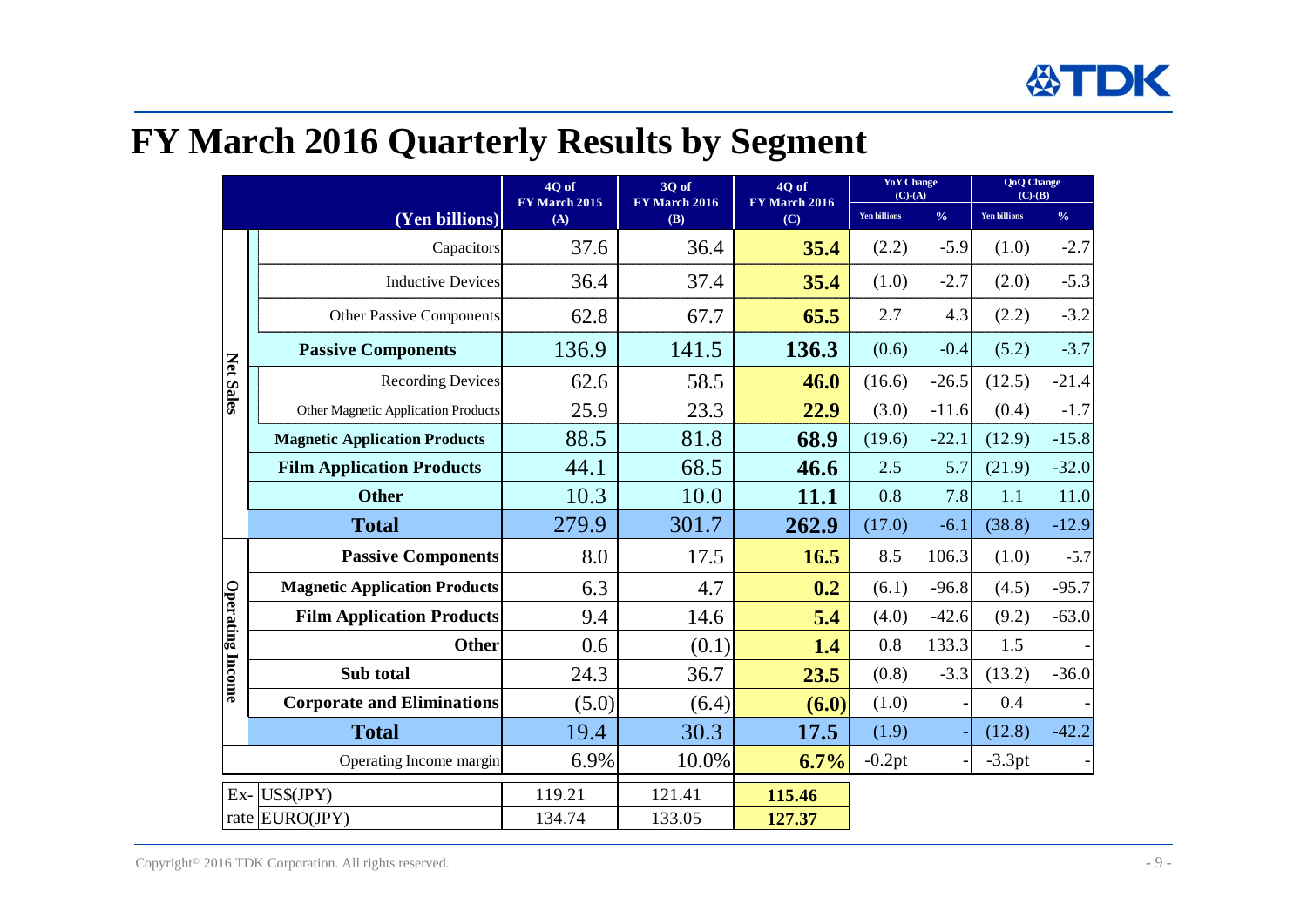

#### **Cautionary Statements with Respect to Forward-Looking Statements**

This material contains forward-looking statements, including projections, plans, policies, management strategies, targets, schedules, understandings, and evaluations about TDK, or its group companies (TDK Group). These forward-looking statements are based on the current forecasts, estimates, assumptions, plans, beliefs, and evaluations of the TDK Group in light of the information currently available to it, and contain known and unknown risks, uncertainties, and other factors. The TDK Group therefore wishes to caution readers that, being subject to risks, uncertainties, and other factors, the TDK Group's actual results, performance, achievements, or financial position could be materially different from any future results, performance, achievements, or financial position expressed or implied by these forward-looking statements, and the TDK Group undertakes no obligation to publicly update or revise any forward-looking statements after the issue of this material except as provided for in laws and ordinances. The electronics markets in which the TDK Group operates are highly susceptible to rapid changes, risks, uncertainties, and other factors that can have significant effects on the TDK Group including, but not limited to, shifts in technology, fluctuations in demand, prices, interest and foreign exchange rates, and changes in economic environments, conditions of competition, laws and regulations. Also, since the purpose of these materials is only to give readers a general outline of business performance, many numerical values are shown in units of a billion yen. Because original values, which are managed in units of a million yen, are rounded off, the totals, differences, etc. shown in these materials may appear inaccurate. If detailed figures